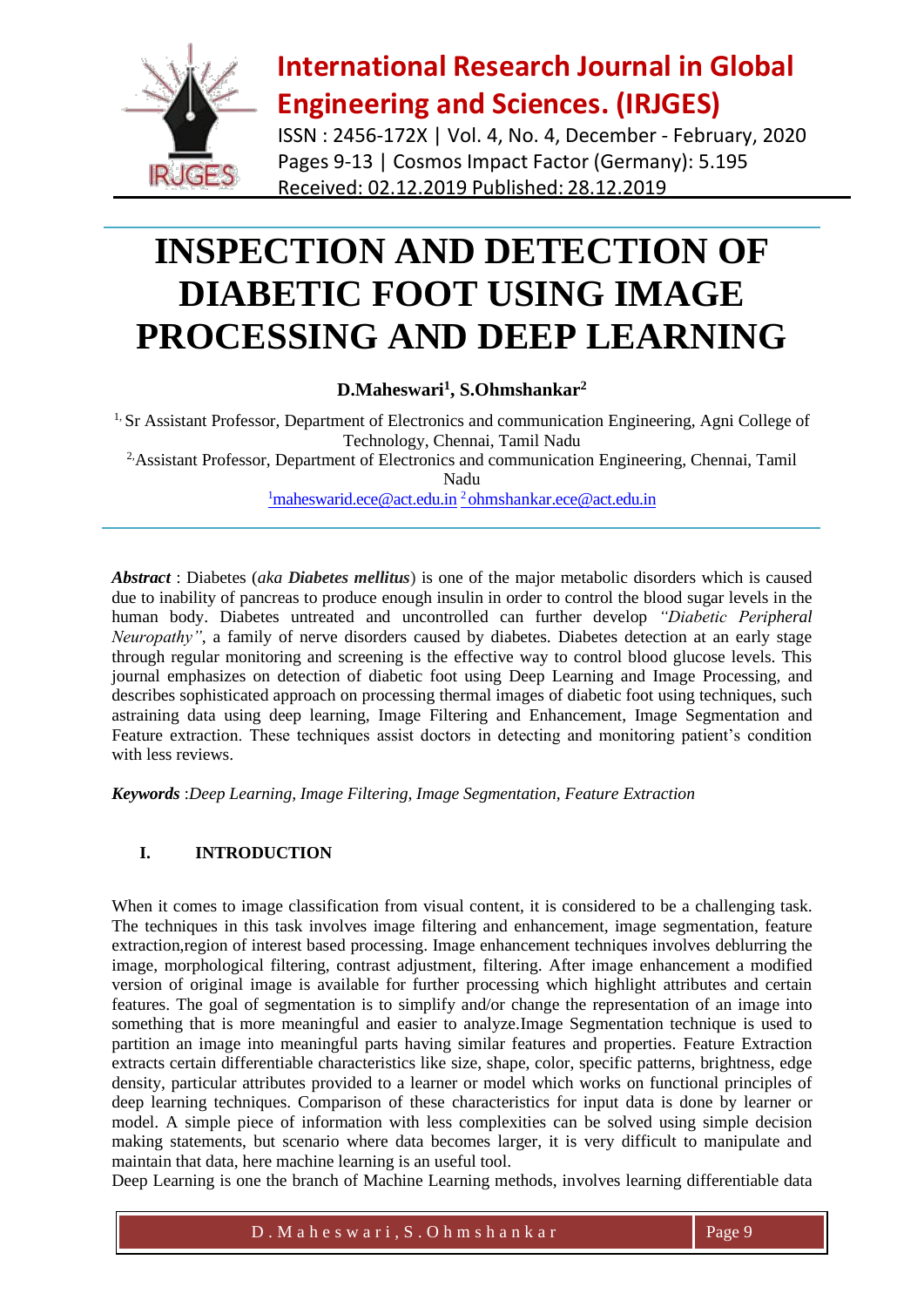

### **International Research Journal in Global Engineering and Sciences. (IRJGES)** ISSN : 2456-172X | Vol. 4, No. 4, December - February, 2020 Pages 9-13 | Cosmos Impact Factor (Germany): 5.195 Received: 02.12.2019 Published: 28.12.2019

characteristics, attributes, various patterns and useful pieces of information for categorizing and differentiating a particular entity from other entities. Deep Learning architectures neural network, applicable to numerous fields such as, Object Detection, Super Resolution Imaging, Semantic Segmentation, Speech Recognition, Audio Recognition, Sequence Classification, Text data Classification. Deep Learning algorithms can be applied to unsupervised learning tasks like, In an Image recognition application object detectors can be trained to classify every pixel of an image.

#### **II. IMAGE SEGMENTATION TECHNIQUES**

Threshold Method:

The simplest methods in Image Segmentation technique is Thresholding. Images pixels are divided into their respective intensity levels. This method is based on a threshold value), where binary image is obtained from gray-scale image. Usually these method is used where actual features of the image objects are lighter than background noise.

Edge Detection Method:

Edge detection techniques are well known techniques in Image Segmentation. This method include sharp changes in intensity at the edge region of the targeted object in an image. There are two types of edge segmentation methods, Gradient based methodsandGray histograms.These methods basically outputs digital binary image. Edge detection techniques locate the edges where either the second derivative has zero crossingsor the first derivative of intensity is greater than a particular threshold or. In edge based segmentation methods, first of all the edges are detected and then are connected together to form the object boundaries to segment the required regions.

Clustering Method:

Clustering is the method where the data elements are divided into clusters so that elements in same cluster are more similar to each other than others. In this section Semi Supervised Clustering is discussed, which plays a noteworthy role in image processing which helps the image segmentation to produce the efficient result of an input image. Semi Supervised clustering which is combination of both labeled and unlabeled data points, typically with the large amount of unlabeled data and a small amount of labeled data. Semi Supervised clustering falls between unsupervised and supervised. It means that a small amount of human assistance or prior information is given during the clustering process. There are two types of clustering methods: Hard Clustering and Soft Clustering. Compression Based Method:

In this method each segment is described by its texture and boundary shape. Compression based methods postulate that the optimal segmentation is the one that minimizes, over all possible segmentations, the coding length of the data.The connection between these two concepts is that segmentation tries to find patterns in an image and any regularity in the image can be used to compress it.

Watershed Transformation:

In watershed transformation concept called a topographic interpretation is used. The watershed methods consider the gradient of image as topographic surface. The Boundaries are represented by the pixels having more concentration gradient. The intensity is represented by minima where the basins have hole. The adjacent basins are merged together wherever water reaches the border of basin. A Segment is represented by the pixels draining to a common minimum forming a catch basin. In orderto maintain separation between basins, dams are required which are the borders of region of segmentation.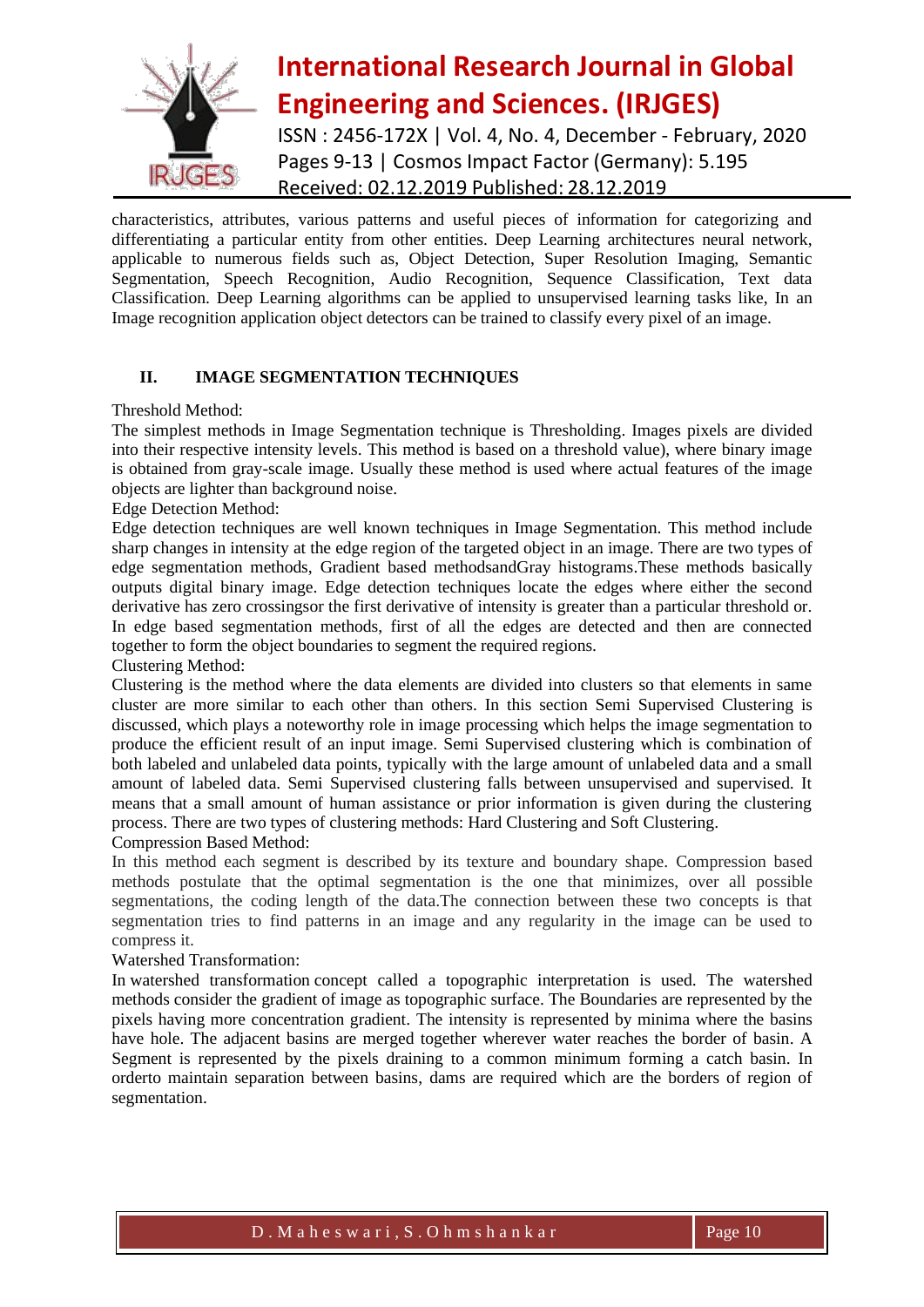

ISSN : 2456-172X | Vol. 4, No. 4, December - February, 2020 Pages 9-13 | Cosmos Impact Factor (Germany): 5.195 Received: 02.12.2019 Published: 28.12.2019

#### **III. FEATURE EXTRACTION**

#### Color features:

Color is one of the most important features in image processing. Color features are defined subject to a particular color space or color model. A number of color spaces have been used in literature such as RGB, HSV, LUV and HMMD. Once the color space is specified, color feature can be extracted from images or specified regions. A number of important color features have been proposed in the literatures, including color histogram, color moments (CM), color coherence vector (CCV) and color correlogram, etc. Among them, CM is one of the simplest yet very effective features. The common moments are mean, standard deviation and skewness.

Texture features:

Texture is useful characterization for a wide range of image. It is generally believed that human visual systems use texture for recognition and interpretation. In general, color is usually a pixel property while texture can only be measured from a group of pixels. A large number of techniques have been proposed to extract texture features. Based on the domain from which the texture feature is extracted, they can be broadly classified into spatial texture feature extraction methods and spectral texture feature extraction methods. For the former approach, texture features are extracted by computing the pixel statistics or finding the local pixel structures in original image domain, whereas the latter transforms an image into frequency domain and then calculates feature from the transformed image. Both spatial and spectral features have advantage and disadvantages.

Shape features :

Shape is known as an important cue for human beings to identify and recognize the real-world objects, whose purpose is to encode simple geometrical forms such as straight lines in different directions. Shape feature extraction techniques can be broadly classified into two groups, viz., contour based and region based methods. The former calculates shape features only from the boundary of the shape, while the latter method extracts features from the entire region.



#### IV. RESULTS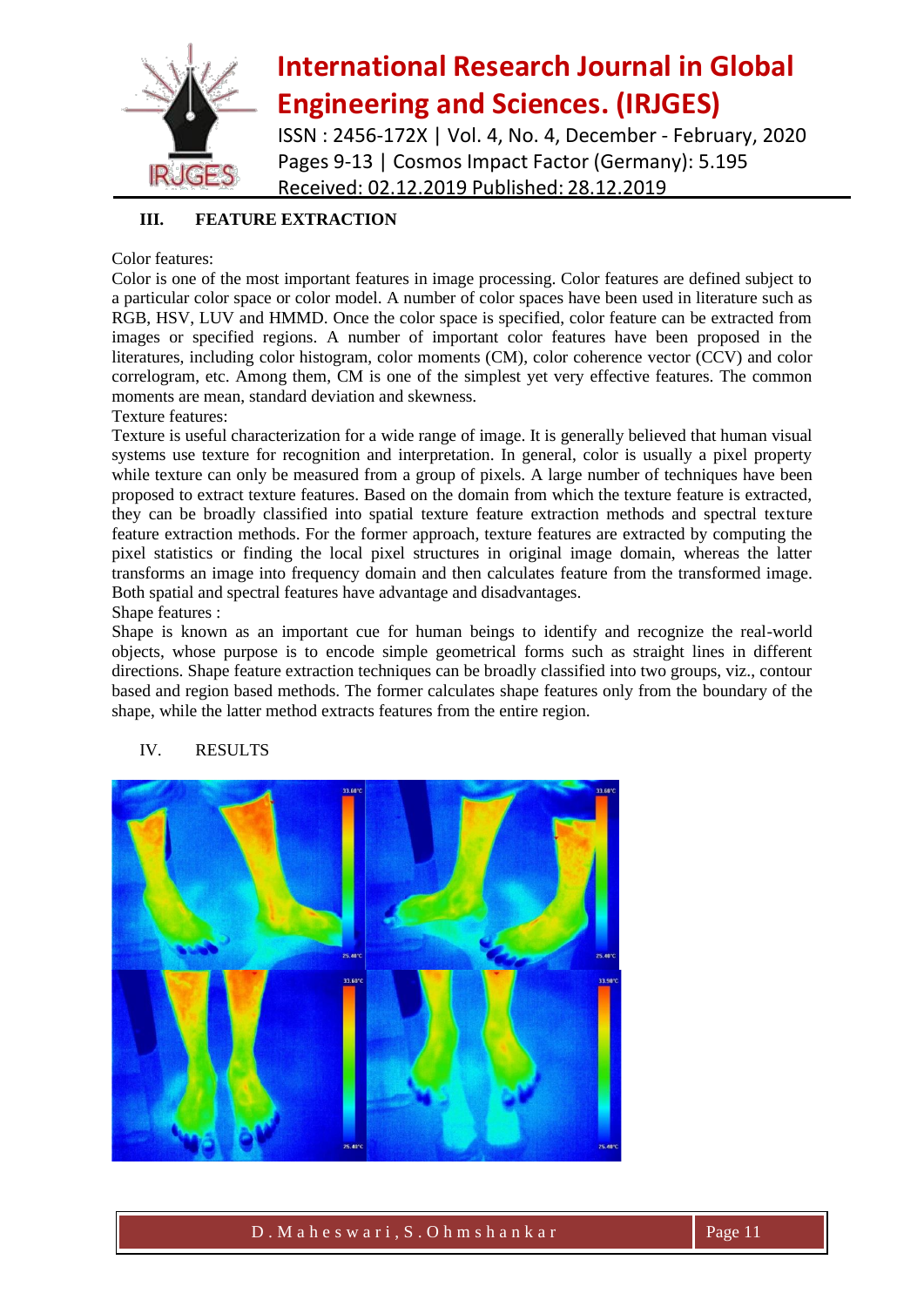

ISSN : 2456-172X | Vol. 4, No. 4, December - February, 2020 Pages 9-13 | Cosmos Impact Factor (Germany): 5.195 Received: 02.12.2019 Published: 28.12.2019

#### **VI. CONCLUSION**

In this paper, a comparative study is done in order to detect a diabetic foot and discriminate it from non-diabetic foot. The process to identify the diabetic foot involves techniques like image filtering and enhancement, image segmentation, feature extraction and identification using deep learning mechanism.

#### **References**

[1]. J. E. Shaw, R. A. Sicree, and P. Z. Zimmet, "Global estimates of the prevalence of diabetes for 2010 and 2030," Diabetes Res. Clin. Pract. 87,4 –14 (2010).

[2].A.J.Boultonetal.,"Theglobalburdenofdiabeticfootdisease,"Lancet 366, 12 –18 (2005).

[3].J.Apelqvistetal.,"Practicalguidelinesonthemanagementand prevention of the diabetic foot," Diabetes/Metab. Res. Rev. 24, S181–S187 (2008).

[4]. E. J. Boyko et al., "Prediction of diabetic foot ulcer occurrence using commonly available clinical information: the Seattle diabetic foot study," Diabetes Care 29(6), 1202–1207 (2006).

[5] Aljumah, A.A., Ahamad, M.G., Siddiqui, M.K., 2013. Application of data mining: Diabetes health care in young and old patients. Journal of King Saud University - Computer and Information Sciences 25, 127–136. doi:10.1016/j.jksuci.2012.10.003.

[6] Arora, R., Suman, 2012. Comparative Analysis of Classification Algorithms on Different Datasets using WEKA. International Journal of Computer Applications 54, 21–25. doi:10.5120/8626-2492.

[7] Bamnote, M.P., G.R., 2014. Design of Classifier for Detection of Diabetes Mellitus Using Genetic Programming. Advances in Intelligent Systems and Computing 1, 763–770. doi:10.1007/978-3-319- 11933-5.

[8] Choubey, D.K., Paul, S., Kumar, S., Kumar, S., 2017. Classification of Pima indian diabetes dataset using naive bayes with genetic algorithm as an attribute selection, in: Communication and Computing Systems: Proceedings of the International Conference on Communication and Computing System (ICCCS 2016), pp. 451–455.

[9] H. Kaur and V. Kumari. Predictive modelling and analytics for diabetes using a machine learning approach, Applied Computing and Informatics,<https://doi.org/10.1016/j.aci.2018.12.004>

[10] H. Maldonadoa, R. Bayareha, I.A. Torresa, A. Veraa, J. Gutiérrezb, L. Leija. Automatic detection of risk zones in diabetic foot soles by processing thermographic images taken in an uncontrolled environment. Infrared Physics & Technology, 105(2020),103187

[11] Swapna G, Soman KP, Vinayakumar. Automated detection of diabetes using CNN and CNN-LSTM network and heart rate signals. International Conference on Computational Intelligence and Data Science (ICCIDS 2018),doi: 10.1016/j.procs.2018.05.041

[12] Deepti Sisodiaa, Dilip Singh Sisodia. Prediction of Diabetes using Classification Algorithms, International Conference on Computational Intelligence and Data Science (ICCIDS 2018)